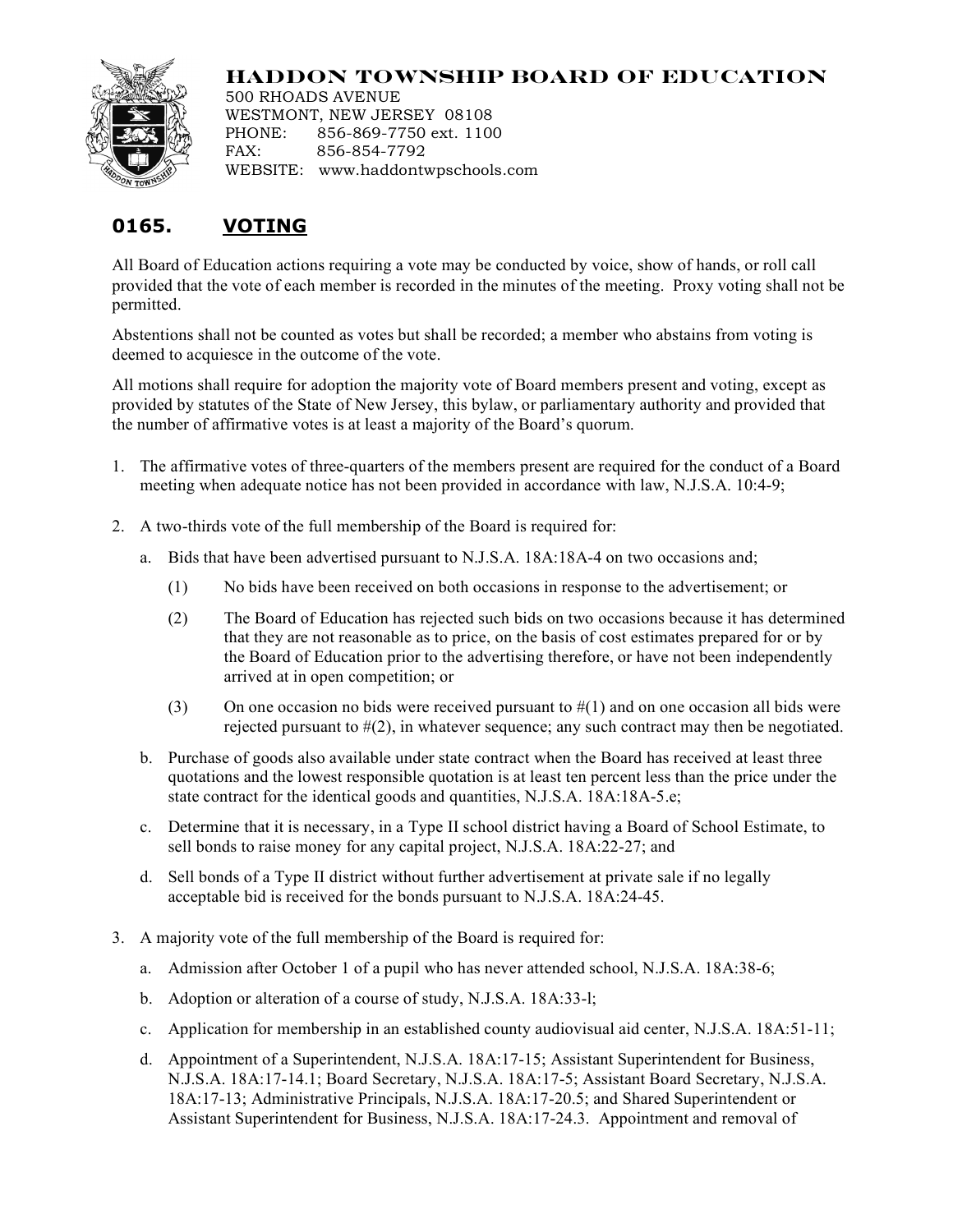Assistant Superintendent(s), N.J.S.A. 18A:17-16 and appointment, salary, and removal of Business Manager in Type I school district, N.J.S.A. 18A:17-25.

- e. Appointment, transfer, removal and/or renewal of teaching/certificated and/or non-certificated staff members, N.J.S.A. 18A:25-1, 27-1;
- f. Fix and determine, in a Type II district having no Board of School Estimate, the amount of money to be raised for budgets and capital construction, N.J.S.A. 18A:22-32, 22-39;
- g. Approval of employee salary deductions for hospital and insurance plans and government bonds, N.J.S.A. 18A:16-8;
- h. Authorization, in Type II school districts, of school bonds, N.J.S.A. 18A:24-10;
- i. Decision to establish with other school districts a county audiovisual educational aid center, N.J.S.A. 18A:51-1;
- j. Determination of sufficiency of charges warranting dismissal or reduction in salary of a tenured employee, N.J.S.A. 18A:6-11;
- k. Disposition or exchange of lands owned by the Board, N.J.S.A. 18A:20-5, 20-8;
- l. Purchase of bonds or other obligations as investments, N.J.S.A. 18A:20-37;
- m. Removal of the President or Vice President of the Board, N.J.S.A. 18A:15-2;
- n. Restoration or removal following suspension of an Assistant Superintendent, Principal, or teacher, N.J.S.A. 18A:25-6;
- o. Selection of textbooks, N.J.S.A. 18A:34-1;
- p. Withholding a salary increment, N.J.S.A. 18A:29-14;
- q. Direct the Secretary of the Board to deduct salaries of employees to participate in any plan for the purchase of bonds of the United States government, N.J.S.A. 18A:16-8;
- r. Appointment and salary of Executive Superintendent in district in city of the first class with a population over 325,000 have a unit control organizational structure.
- 4. A roll call vote of the Board is required for the following actions with the necessary vote as indicated:

|                | Issue                                                                                                     | <b>Required Vote</b>      |
|----------------|-----------------------------------------------------------------------------------------------------------|---------------------------|
| a.             | Salary deductions for government bonds<br>N.J.S.A. 18A:16-8                                               | Majority of<br>full Board |
| $b_{-}$        | Appointment of a secretary of Board<br>of Education; terms;<br>compensation; vacancy<br>N.J.S.A. 18A-17-5 | Majority of<br>full Board |
| $\mathbf{c}$ . | Assistant and acting secretaries;<br>appointment, powers<br>and duties N.J.S.A.<br>$18A:17-13$            | Majority of<br>full Board |
| d.             | Appointment of Superintendents;<br>terms; apportionment<br>of expense N.J.S.A.<br>18A:17-15               | Majority of<br>full Board |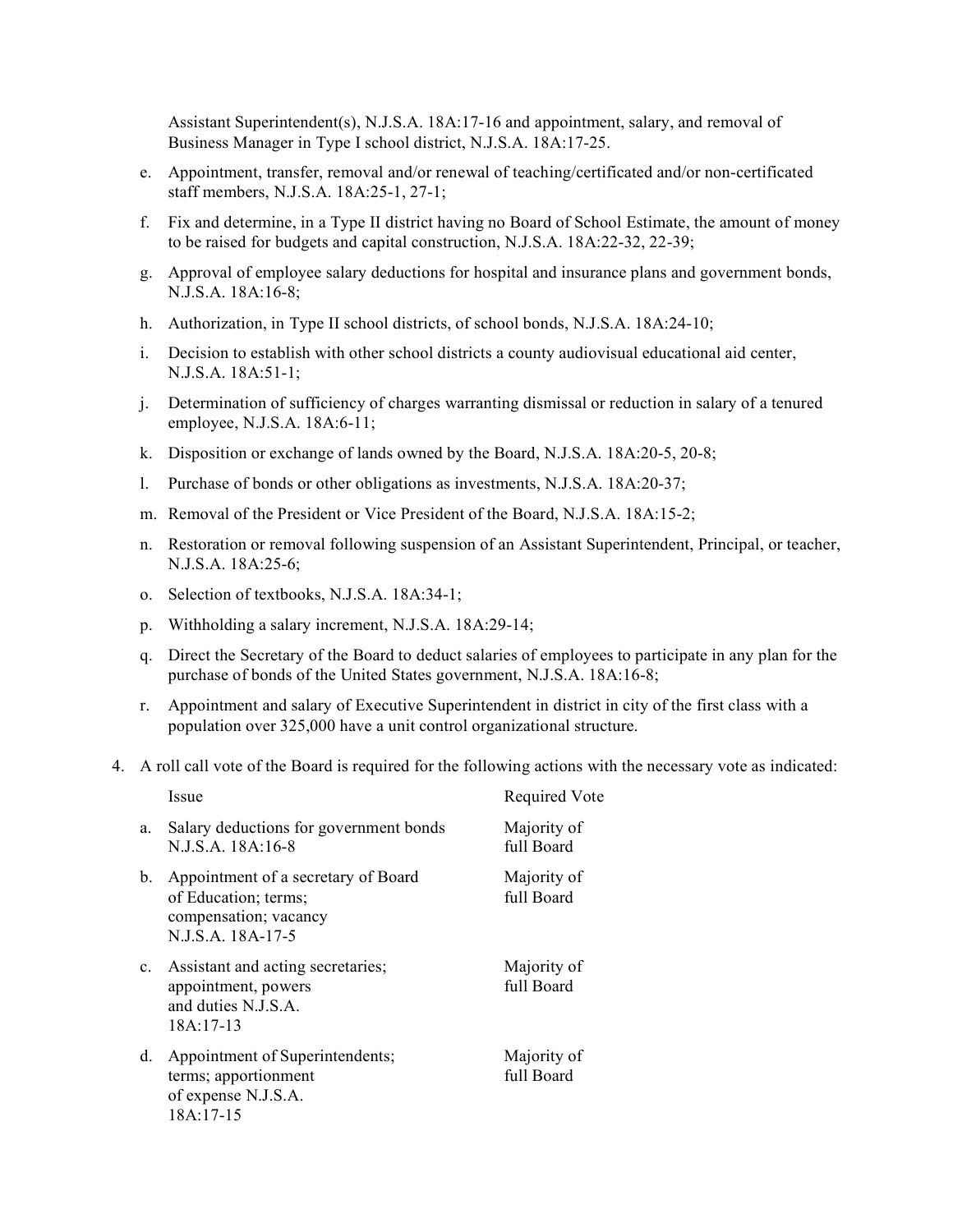- e. Appointment and removal of Majority of Assistant Superintendents full Board N.J.S.A. 18A:17-16
- f. Appointment of Majority of Administrative Principals full Board N.J.S.A.18A:17-20.5
- g. Appointment of shared Superintendent, Majority of the School Business Administrator; terms membership of N.J.S.A. 18A:17-24.3 each Board
- h. Appointment; salary; removal of Majority of Business Managers full Board N.J.S.A. 18A:17-25
- i. Unit control organizational Majority of structure; Executive Superintendent full Board N.J.S.A. 18A:17A-1
- j. Disposition of property Majority of N.J.S.A 18A:20-5 full Board
- k. Exchange of lands Majority of N.J.S.A. 18A:20-8 full Board
- l. Type II districts with Board of School Majority of<br>Estimate: determination: full Board Estimate; determination; certification and raising of appropriations; notice of appeal N.J.S.A. 18A:22-26
- m. Type II districts with Boards Two thirds of of School Estimate; full membership estimate by Board of Education; of Board certification of estimate N.J.S.A. 18A:22-27
- n. Determination of amounts by Board of School Estimate Board of School Estimate majority of full Board N.J.S.A. 18A:22-31
- o. Type II districts without Majority of Board of School Estimate: full Board determination and certification of appropriation N.J.S.A. 18A:22-32
- p. Type II districts without Majority of Board of School Estimate; full Board submission of capital projects N.J.S.A. 18A:22-39
- q. School bonds, when deemed Majority of to be authorized Type II. full Board N.J.S.A 18A:24-10
-